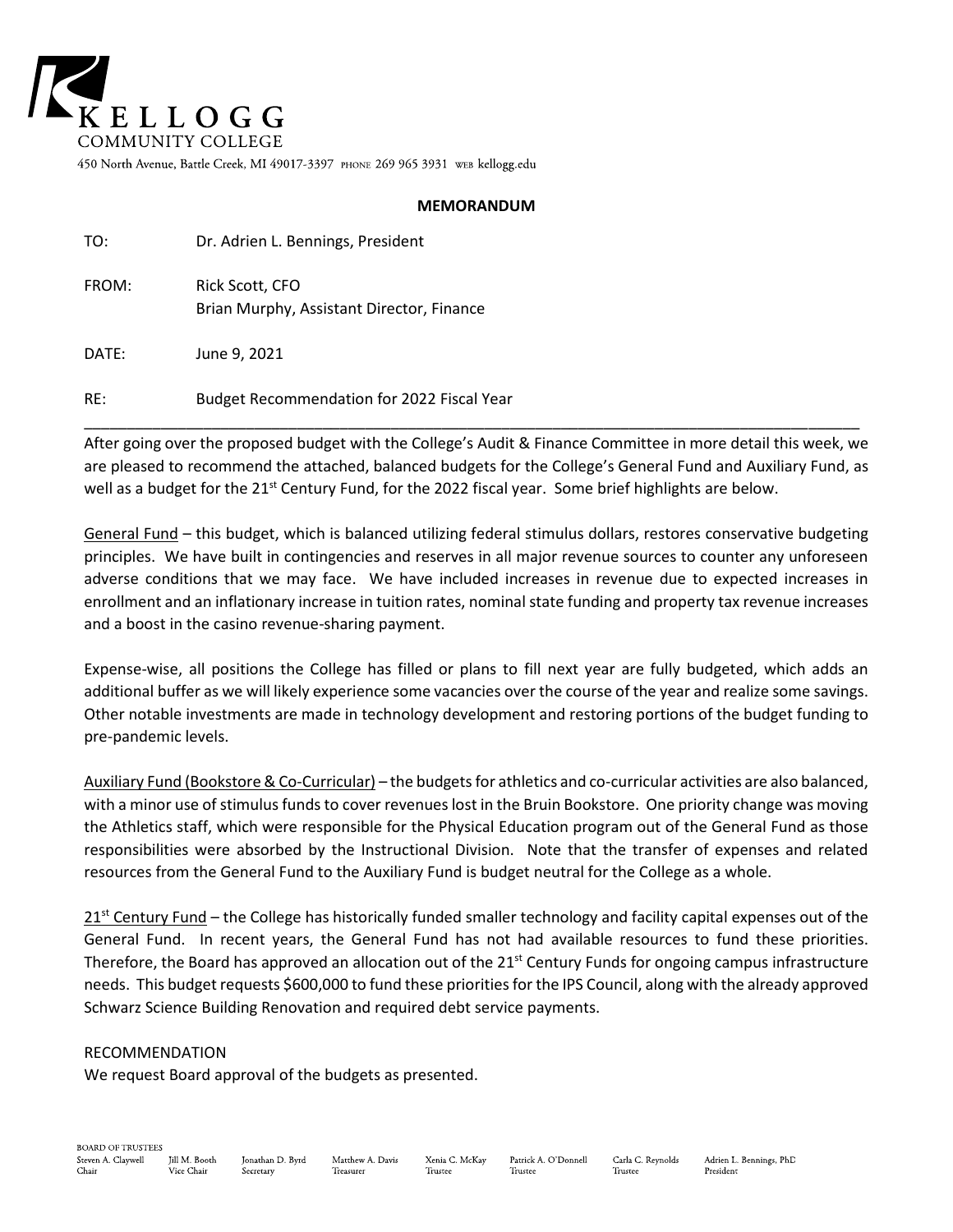# **KELLOGG COMMUNITY COLLEGE General Fund Budget Year Ended June 30, 2022**

|                                                                                                                                                                                                                                | 2021-22                                                                                             |                                                                                                     |                                                                         |  |  |
|--------------------------------------------------------------------------------------------------------------------------------------------------------------------------------------------------------------------------------|-----------------------------------------------------------------------------------------------------|-----------------------------------------------------------------------------------------------------|-------------------------------------------------------------------------|--|--|
|                                                                                                                                                                                                                                | 2020-21<br>Proposed                                                                                 |                                                                                                     | Increase                                                                |  |  |
|                                                                                                                                                                                                                                | <b>Final Budget</b>                                                                                 | <b>Budget</b>                                                                                       | (Decrease)                                                              |  |  |
| Revenue<br>Tuition & fees<br><b>Property taxes</b><br><b>State Aid</b><br>State Aid - MPSERS UAAL                                                                                                                              | 14,460,000<br>\$<br>10,320,000<br>12,050,000<br>1,600,000                                           | 15,950,000<br>\$<br>10,610,000<br>12,240,000<br>1,600,000                                           | 1,490,000<br>\$<br>290,000<br>190,000                                   |  |  |
| Other Income                                                                                                                                                                                                                   | 755,000                                                                                             | 830,000                                                                                             | 75,000                                                                  |  |  |
| <b>Total revenue</b>                                                                                                                                                                                                           | 39,185,000                                                                                          | 41,230,000                                                                                          | 2,045,000                                                               |  |  |
| Expenses & transfers<br><b>Salaries</b><br>Fringe benefits<br>Fringe benefits - MPSERS UAAL<br>Services and repairs<br>Materials and supplies<br>Rent, utilities and insurance<br>Other expenses<br>Department operating funds | 21,220,000<br>9,420,000<br>1,600,000<br>2,790,000<br>1,105,000<br>1,170,000<br>1,785,000<br>900,000 | 22,650,000<br>9,610,000<br>1,600,000<br>2,990,000<br>1,150,000<br>1,175,000<br>1,945,000<br>955,000 | 1,430,000<br>190,000<br>200,000<br>45,000<br>5,000<br>160,000<br>55,000 |  |  |
| Total operating expenses                                                                                                                                                                                                       | 39,990,000                                                                                          | 42,075,000                                                                                          | 2,085,000                                                               |  |  |
| Other expenses & transfers out (in)<br>M&R Fund<br>Capital outlay<br><b>Federal stimulus</b>                                                                                                                                   | (225,000)                                                                                           | (845,000)                                                                                           | (620,000)                                                               |  |  |
| Total expenses & transfers                                                                                                                                                                                                     | 39,765,000                                                                                          | 41,230,000                                                                                          | 1,465,000                                                               |  |  |
| Excess (deficiency) of revenue<br>over expenditures                                                                                                                                                                            | \$<br>(580,000)                                                                                     | \$                                                                                                  | \$<br>580,000                                                           |  |  |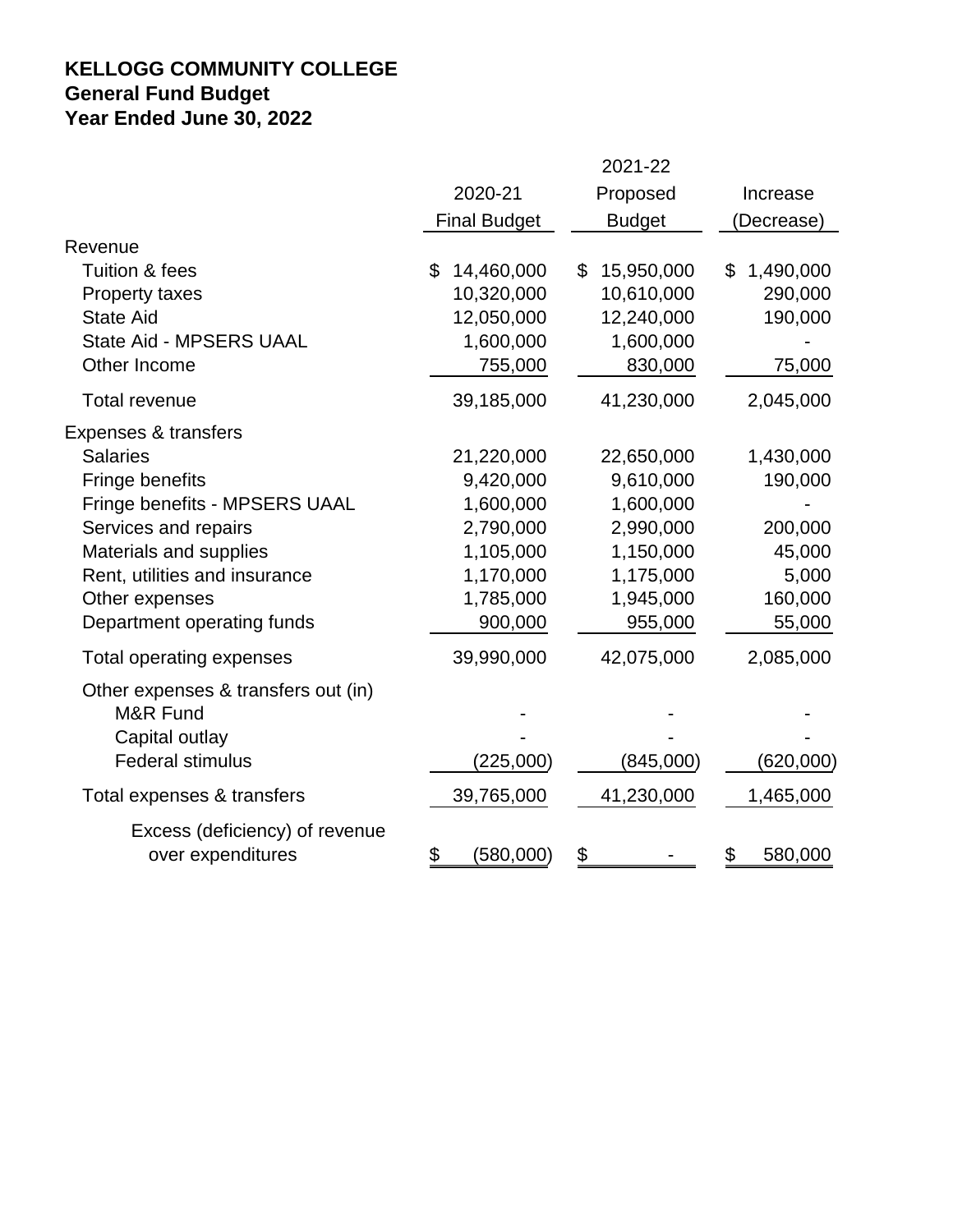#### **KELLOGG COMMUNITY COLLEGE Auxiliary Fund - Bookstore June 30, 2022**

|                                                                |                                                             |            |          | 2021-22    |            |            |
|----------------------------------------------------------------|-------------------------------------------------------------|------------|----------|------------|------------|------------|
|                                                                | 2020-21<br>Proposed<br><b>Final Budget</b><br><b>Budget</b> |            | Increase |            |            |            |
|                                                                |                                                             |            |          |            | (Decrease) |            |
| <b>Revenue</b>                                                 |                                                             |            |          |            |            |            |
| <b>Sales</b>                                                   | \$                                                          | 1,200,000  | \$       | 1,500,000  | \$         | 300,000    |
| <b>Total revenue</b>                                           |                                                             | 1,200,000  |          | 1,500,000  |            | 300,000    |
| <b>Expenses</b>                                                |                                                             |            |          |            |            |            |
| Cost of goods sold                                             |                                                             | 801,500    |          | 1,005,000  |            | 203,500    |
| Gross profit                                                   |                                                             | 398,500    |          | 495,000    |            | 96,500     |
| General and administrative expenses                            |                                                             |            |          |            |            |            |
| Salaries and wages                                             |                                                             | 220,000    |          | 223,000    |            | 3,000      |
| Fringe benefits                                                |                                                             | 100,000    |          | 103,000    |            | 3,000      |
| Services and repairs                                           |                                                             | 6,500      |          | 6,500      |            |            |
| Materials and supplies                                         |                                                             | 6,300      |          | 6,300      |            |            |
| Rent, utilities and insurance                                  |                                                             | 205,000    |          | 205,000    |            |            |
| Freight                                                        |                                                             | 40,500     |          | 35,000     |            | (5,500)    |
| Bank and service charges                                       |                                                             | 13,500     |          | 13,500     |            |            |
| Co-curricular subsidy                                          |                                                             | 61,200     |          | 68,000     |            | 6,800      |
| Equipment                                                      |                                                             | 29,800     |          | 29,800     |            |            |
| Other                                                          |                                                             | 1,500      |          | 1,500      |            |            |
| Total operating expenses                                       |                                                             | 684,300    |          | 691,600    |            | 7,300      |
| Other expenses & transfers out (in)<br><b>Federal stimulus</b> |                                                             |            |          |            |            |            |
|                                                                |                                                             |            |          | (196, 600) |            | (196, 600) |
| Excess (deficiency) of revenue                                 |                                                             |            |          |            |            |            |
| over expenditures                                              | \$                                                          | (285, 800) | \$       |            | \$         | 285,800    |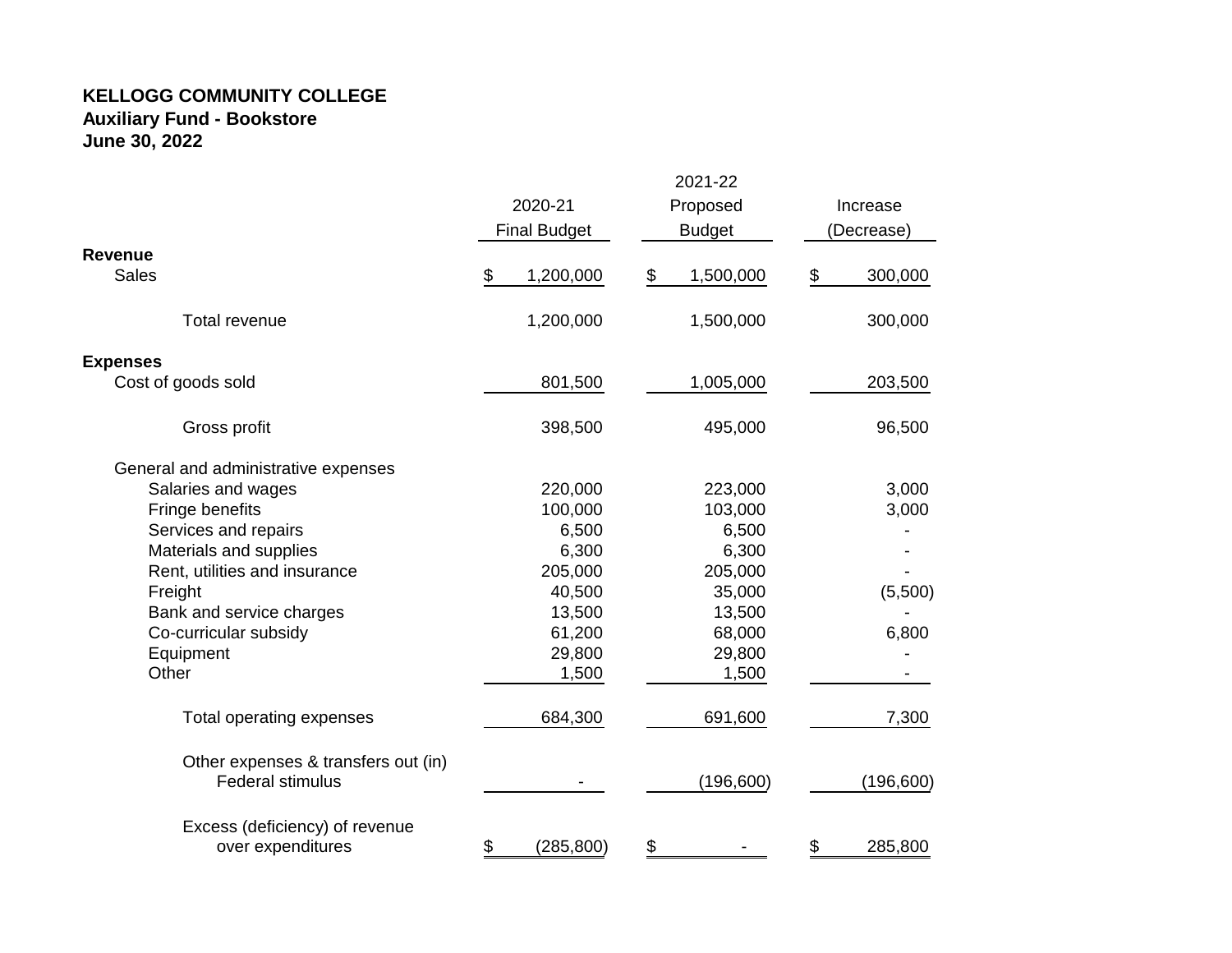## **KELLOGG COMMUNITY COLLEGE Auxiliary Fund - Co-Curricular Acitivites June 30, 2022**

|                                     | 2021-22 |                     |          |               |          |            |
|-------------------------------------|---------|---------------------|----------|---------------|----------|------------|
|                                     | 2020-21 |                     | Proposed |               | Increase |            |
|                                     |         | <b>Final Budget</b> |          | <b>Budget</b> |          | (Decrease) |
| Revenue                             |         |                     |          |               |          |            |
| Student activity fees               | \$      | 239,400             | \$       | 239,400       | \$       |            |
| Theatre receipts                    |         | 3,600               |          | 4,000         |          | 400        |
| Caps & gowns                        |         | 6,800               |          | 7,500         |          | 700        |
| "The Bruin" advertising             |         | 4,500               |          | 5,000         |          | 500        |
| Bookstore subsidy                   |         | 61,200              |          | 68,000        |          | 6,800      |
| General Fund subsidy                |         | 80,200              |          | 529,100       |          | 448,900    |
| Student identification card         |         | 900                 |          | 1,000         |          | 100        |
| Athletic revenue                    |         | 6,300               |          | 7,000         |          | 700        |
| Total revenue                       |         | 402,900             |          | 861,000       |          | 458,100    |
| <b>Expenses</b>                     |         |                     |          |               |          |            |
| Visual & Performing Arts            |         |                     |          |               |          |            |
| Art exhibits                        | \$      | 6,280               | \$       | 6,280         | \$       |            |
| <b>Vocal Music</b>                  |         | 11,080              |          | 11,080        |          |            |
| <b>Theater</b>                      |         | 32,240              |          | 32,240        |          |            |
| Sub-Total                           |         | 49,600              |          | 49,600        |          |            |
| <b>Athletics</b>                    |         |                     |          |               |          |            |
| <b>Womens Volleyball</b>            | \$      | 17,680              | \$       | 26,884        | \$       | 9,204      |
| Mens Basketball                     |         | 22,055              |          | 30,996        |          | 8,941      |
| <b>Womens Basketball</b>            |         | 22,055              |          | 30,996        |          | 8,941      |
| Mens Baseball                       |         | 28,275              |          | 72,407        |          | 44,132     |
| <b>Womens Soccer</b>                |         | 24,045              |          | 29,945        |          | 5,900      |
| <b>Cross Country</b>                |         | 17,645              |          | 29,284        |          | 11,639     |
| <b>Bowling</b>                      |         | 17,645              |          | 24,660        |          | 7,015      |
| Athletic administration             |         | 76,100              |          | 434,402       |          | 358,302    |
| Sub-Total                           |         | 225,500             |          | 679,574       |          | 454,074    |
| <b>College Life Activities</b>      |         |                     |          |               |          |            |
| <b>College Life Administration</b>  | \$      | 45,500              | \$       | 75,626        | \$       | 30,126     |
| "The Bruin"                         |         | 20,100              |          | 20,100        |          |            |
| Mosaic                              |         | 4,600               |          | 4,600         |          |            |
| <b>Co-Curricular Administration</b> |         | 57,600              |          | 31,500        |          | (26, 100)  |
| Sub-Total                           |         | 127,800             |          | 131,826       |          | 4,026      |
| Total expenses                      |         | 402,900             |          | 861,000       |          | 458,100    |
| Excess (deficiency) of revenue      |         |                     |          |               |          |            |
| over expenditures                   | \$      |                     | \$       |               |          |            |